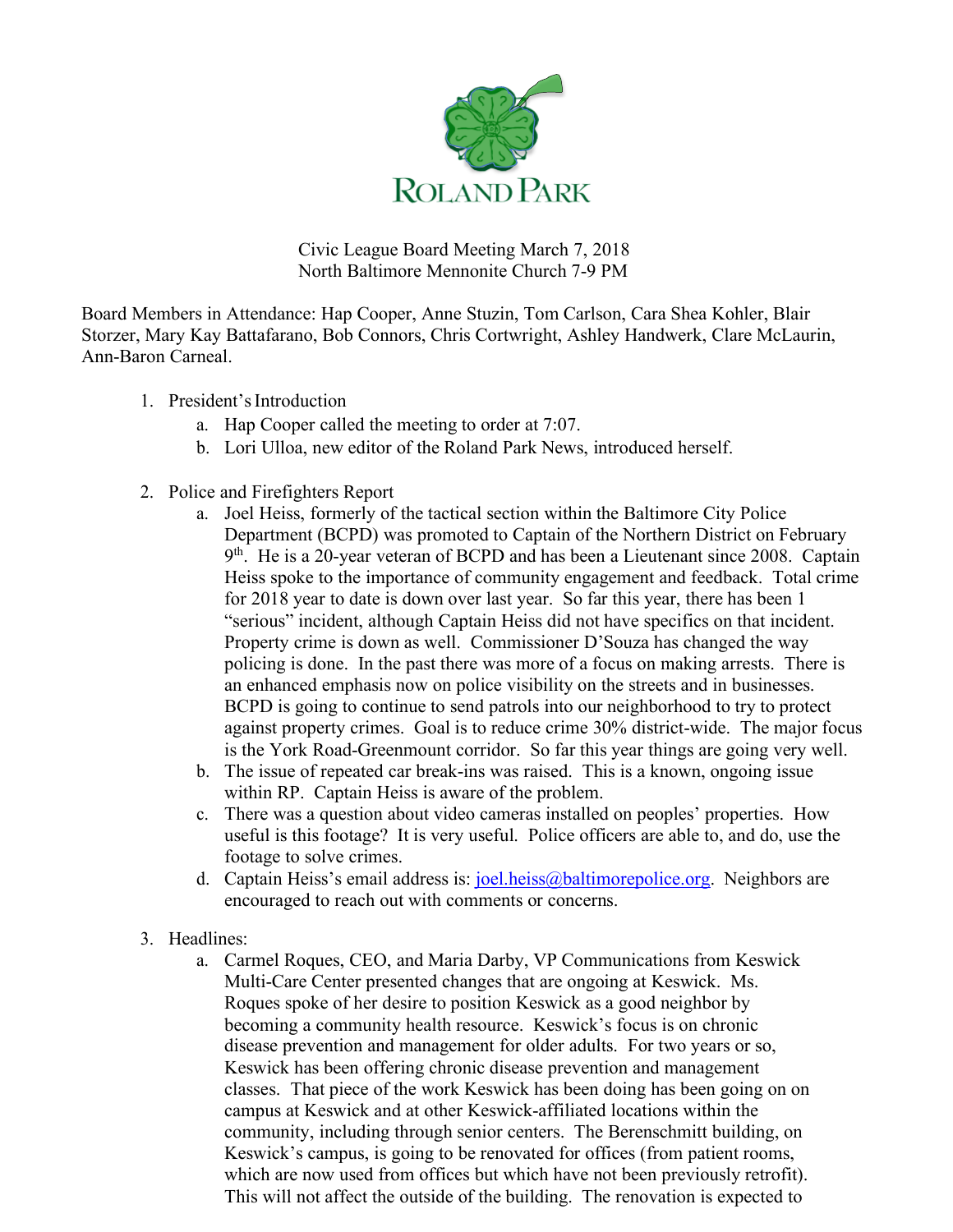include dedicated space for the community health offerings. The art studio is expected to be expanded. There will be a grand opening in September.

- b. Kathy Hudson & Kathy Manson of the Roland Park Community Foundation Landscape Committee attended and presented a brief history of their group's community involvement and investment in enhancing the historic landscape design of Roland Park. They stated that "the Landscape Committee would like to review each iteration of design development plans as they are introduced" related to the "Future Design Plans for Roland Avenue."
	- The Committee was asked for an update on the health of the zelkova trees as related to a tree hit by a car a few months ago and a tree that was destroyed in the storm last Friday.
	- Hap Cooper thanked the Landscape Committee for their work and said that the Civic League would keep them in the loop.
- c. Mary Page Michel from the Roland Park Foundation spoke and stated that the Stony Run Master Plan was accepted by the City on February 1, 2018.
- d. Update on Overlook—Request for Judicial Review. The two cases, those filed by Hunter Cochrane and that to which the Civic League has joined request went in front of Judge Fletcher-Hill in early February. The judge has different options as to what to do.
- e. Vote on Ethics and Compliance Policy. Ashley Handwerk and Mary Kay Battafarano briefly reviewed the draft ethics policies that had previously been circulated. Cara Kohler moved to adopt the policy, seconded by Chris Cortwright, and the motion passed unanimously by voice vote.
	- Tom Carlson asked whether current Board Members would need to sign the forms immediately.
		- Discussion was that the Secretary is charged with collecting forms from Board Members and Committee Members. Following additional discussion it was decided that the Secretary would be charged with collecting the forms following the Annual Meeting, and election of new Board Members.
- f. Activation of online accident reporting. Mary Kay Battafarano presented that Hap Cooper had asked her to create a means of reporting accidents along Roland Avenue. The purpose is to collect data from past and current accidents. The goal is to have data to present to DoT regarding ongoing conversations about Roland Avenue. The speed cameras have been installed along Roland Avenue at St. John's.
- g. Open Board Positions/Nominating Committee 2018 Update: Anne Stuzin presented an update on the Nominating Committee. The Committee has met twice. The Committee includes: Anne Stuzin, Cara Kohler, Kathy Hudson, Ed Goodlander, and Mary Page Michel. The slate includes nominees for the anticipated vacancies in Plat 1, Plate 2, and Treasurer. The Committee continues to search for a President.
	- The RPCL is considering May 16 for the Annual Meeting.